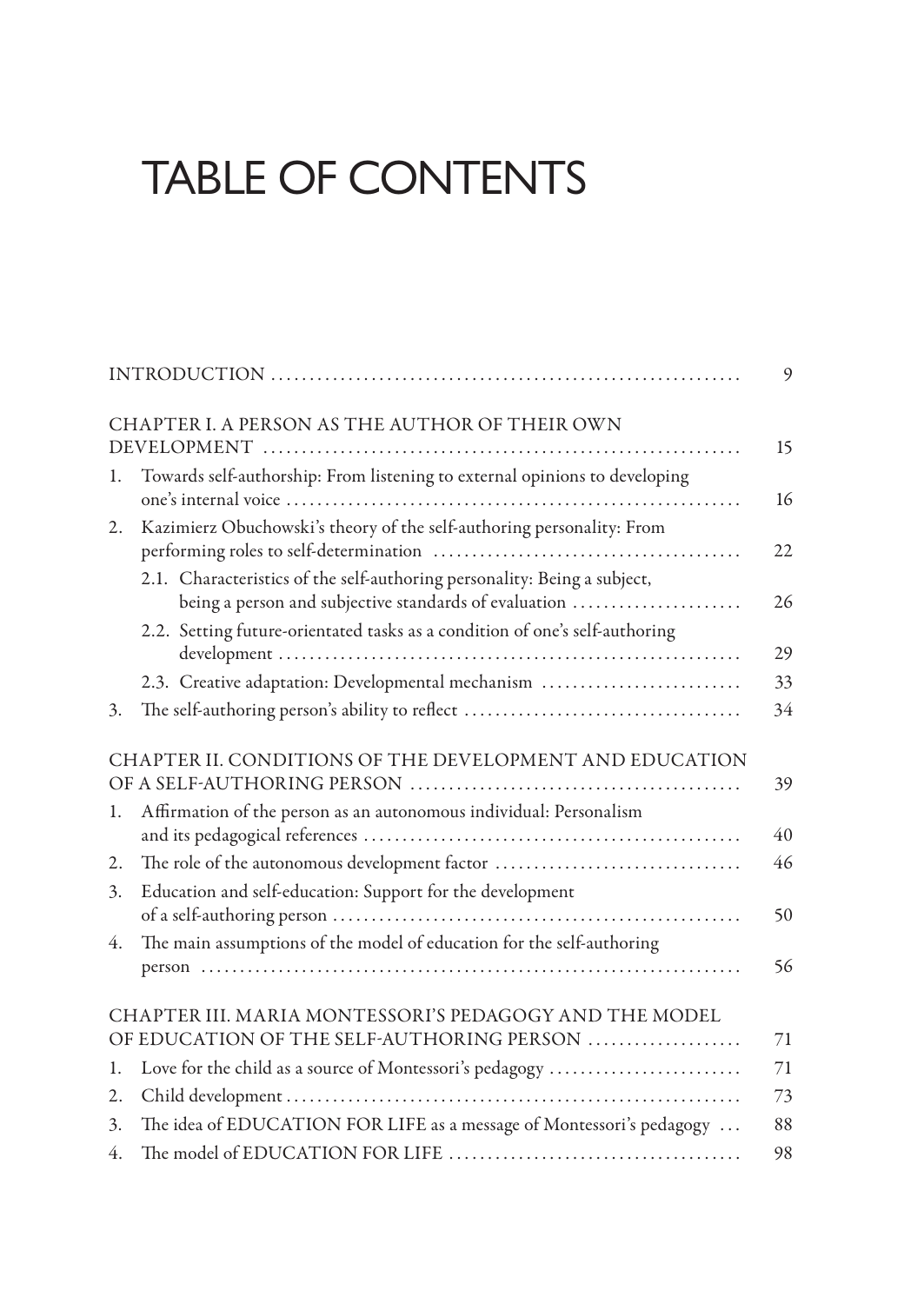| CHAPTER IV. METHODOLOGICAL BASIS OF THE RESEARCH |                                                                          | 107 |
|--------------------------------------------------|--------------------------------------------------------------------------|-----|
| 1.                                               |                                                                          | 107 |
| 2.                                               |                                                                          | 115 |
| 3.                                               |                                                                          | 118 |
| 4.                                               |                                                                          | 121 |
| 5.                                               |                                                                          | 122 |
|                                                  | 5.1. Self-Authoring Personality Questionnaire                            | 127 |
|                                                  | 5.2. Self-Reflection on Education in the Montessori System Questionnaire | 129 |
|                                                  |                                                                          | 134 |
| 6.                                               | Organisation of the research and the characteristics of the study group  | 137 |
| 7.                                               | The analysis of the sociodemographic variables of the study group        | 138 |
|                                                  | CHAPTER V. THE SELF-AUTHORING PERSONALITY OF MONTESSORI                  |     |
|                                                  | SCHOOL GRADUATES BASED ON THE RESEARCH                                   | 145 |
| 1.                                               | The concept of a heterostatic standard for the self-authoring person     | 146 |
| 2.                                               | The general level of self-authoring personality among Montessori school  | 148 |
| 3.                                               | Subjective meanings of the self-authoring characteristics of Montessori  |     |
|                                                  |                                                                          | 150 |
| 4.                                               | The arrangement of the three basic dimensions of the self-authoring      |     |
|                                                  |                                                                          | 168 |
| 5.                                               | The arrangement of the characteristics of the self-authoring personality |     |
|                                                  |                                                                          | 172 |
|                                                  | CHAPTER VI. AFFECTIVE MEANINGS OF THE PERSONAL                           |     |
|                                                  | EXPERIENCES OF MONTESSORI PRIMARY SCHOOL GRADUATES                       |     |
|                                                  |                                                                          | 177 |
| 1.                                               | Personal experiences of Montessori graduates captured in a pattern       | 178 |
|                                                  | 1.1 The profile of affective meanings of school experiences              | 181 |
|                                                  | 1.2 The profile of affective meanings of general and ideal experiences   | 190 |
| 2                                                | The arrangement of affective indicators of school and life experiences   | 198 |
| 3.                                               | Variability of feelings in connection with the change of spatio/temporal |     |
|                                                  |                                                                          | 203 |
|                                                  | CHAPTER VII. THE CONTENT AND AFFECTIVE PATTERN                           |     |
|                                                  | OF THE PERSONAL SUPERIOR TASKS OF MONTESSORI SCHOOL                      |     |
|                                                  |                                                                          | 211 |
| 1.                                               | Personal superior tasks of the Montessori school graduates               | 212 |